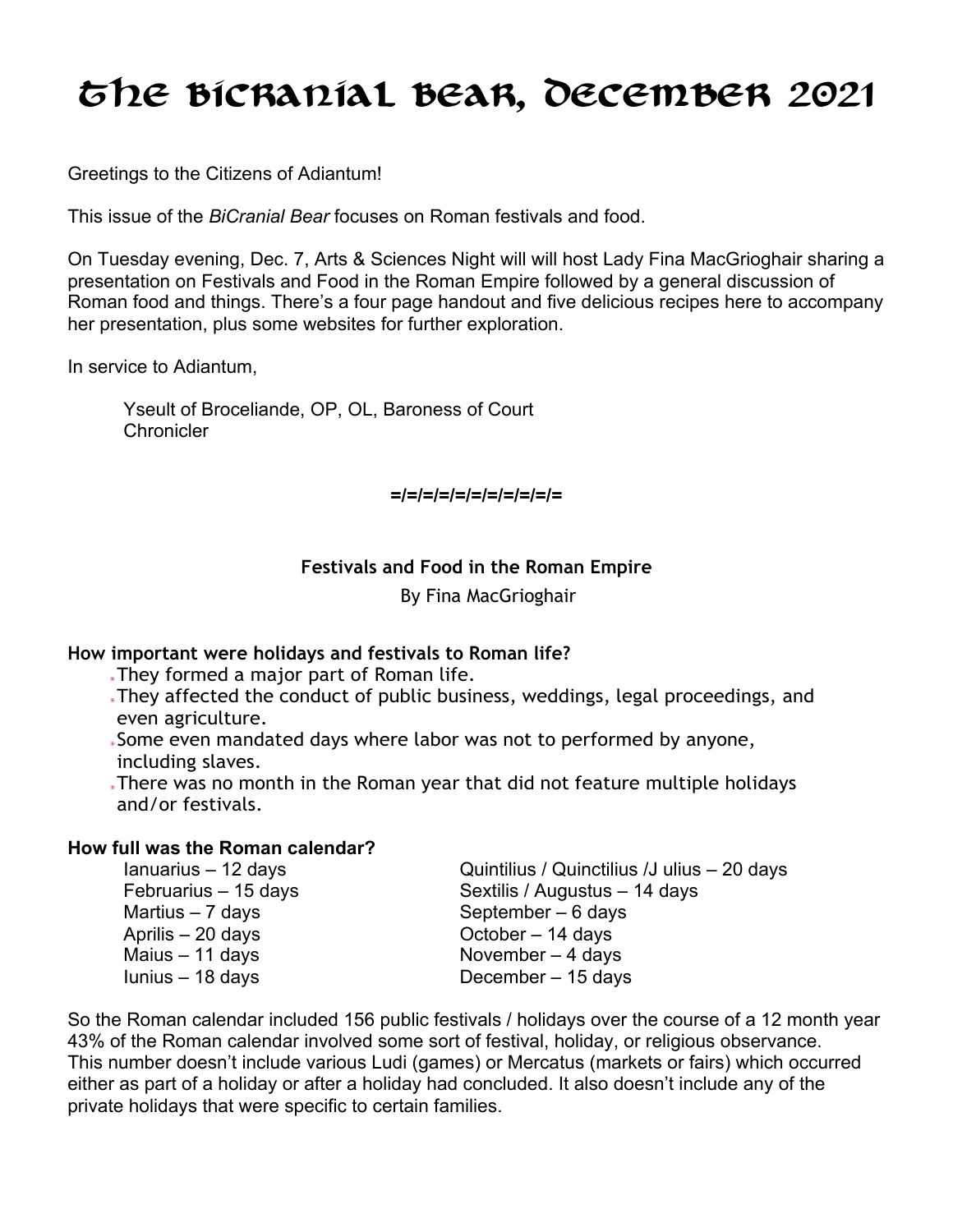#### **Feriae privatae**

Private holidays specific to a family or held to honor a private individual. Held to mark the births or other important days in the lives of the family members (like the 10 days of mourning after a death)

#### **Feriae publicae**

Public holidays that formed the basis of the Roman religious calendar. Celebrated by the vast majority of the Roman population. Many holidays received some form of public funding. Feriae publicae were of three types:

**Conceptivae** – annual holidays with a moveable date on the calendar. Dates were generally announced by the priests or magistrates in charge of them. They included Compitalia, Sementivae, Fornacalia, Feriae Litinae, Ambervalia / Amburbium

**Stativae** – Annual holidays with fixed dates. There were many of these:

Saturnalia, Agonalia, Parentalia, Lupercalia, Feralia, Caristia, Terminalia, Regifugium, Equirria, Liberalia, Quinquatria/Quinquatrus, Tubilustrium, Veneralia, Cerealia, Fordicidia, Parilia, Lemuria, Mercuralia, Vestalia, Matralia, Poplifugia, Vitulatio, Lucaria, Neptunalia, Furrinalia, Portunalia, Consualia, Vulcanalia, Opiconsivia, Volturnalia, Meditrinalia, Augustalia, Fontinalia, Armilustrium, Epulum

Jovis, Bona Dea, Opalia, Divalia, Larentalia, Dies Natalis Sol Invicti, Brumalia. **Imperativae –** Special celebrations or observances held by command of consuls, praetors or dictators. They usually met an emergency or celebrated a victory. They usually lasted several days and most often were held in response to some event that indicated the gods needed to be appeased. For example, one occurred in 192 BCE after a 38 days series of earthquakes affected the region. Because they were often about appeasement, ferias imperativae were often grim rather than festive, and they were rarely named in the same way as the Ferias Stativae and the Feriae Conceptivae.

#### **Ludi**

Not holidays in the same sense as the feriae privatae or publicae. They were games of different varieties meant to entertain the populace. However, many ludi were also dies festi, that is, not necessarily holidays in the traditional sense, but they did allow for the average Roman to have a day off from regular duties.

### **Food in Festival Observance**

There are around 47 different 'named' feriae. Of these, there are 18 which specifically detail food/drink servings as either part of the celebration or as an element of ritual sacrifice. That's a little more than 1/3 of all feriae that involved food as a central element.

**Compitalia** – celebrated once a year a few days after Saturnalia in honor of the Lares Compitales, household deities of the crossroads, to whom sacrifices were offered at the places where two or more roads/paths met. The sacrifices consisted of libum (a type of honey-cake) presented by the inhabitants of each house.

**Fornacalia** – the Feast of Ovens, related to the proper baking of bread, celebrated in honor of the goddess Fornax (considered a divine personification of the oven). This sacrifice was meant to ensure that bread in the ovens wouldn't be burnt over the course of the year. The final day of the festival, the Quirinalia (Feast of Fools) also involved a public feast.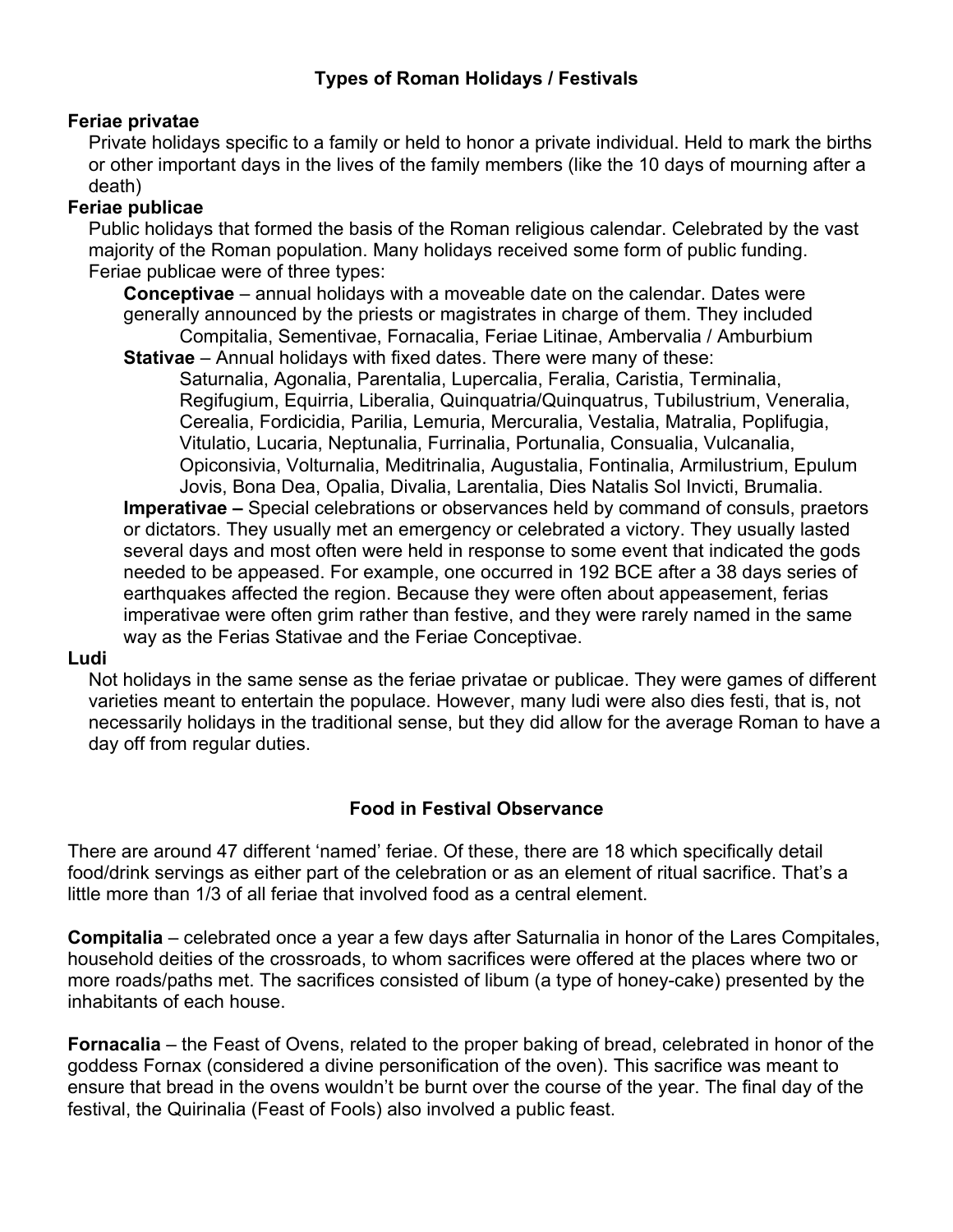**Feriae Latinae** – This festival commemorated and reaffirmed the alliance of the 30 settlement / tribes of the Latium region that was organized for mutual defense. During the festival, the representatives of each settlement would bring offerings of agricultural products like cheese, sheep, etc. The currently presiding Consul of Rome would also make a libation of milk before sacrificing a pure white heifer. After the sacrifice, the flesh of the heifer would be cooked and served as part of a communal meal.

**Parentalia** – A nine day festival to honor the family ancestors. Offerings included flower garlands, wheat (emer), salt, wine-soaked bread, and violets left at family tombs. These offerings were meant to strengthen the ties between the departed ancestors and the living family. The families shared cake and wine both in the form of offerings and as a meal among themselves while visiting the tombs of their ancestors.

**Caristia** – This immediately followed the Parentalia and was seen by some as the final day of the festival. However, the focus of this festival was on the living members of the family and strengthening the bonds of those present at the festival. Celebrated with gifts of wine, bread, and sportulae, but also featured a family gathering where the family members would dine together as well as make offerings of food and incense to the Lares (household gods).

**Lupercalia** – This celebration was observed as a ritual purification of the city. It was also intended to promote fertility and health. Celebrations included both animal sacrifices (males) and an offering of mola salsa (salted flour/meal cakes) prepared by the Vestal Virgins. This was followed by a sacrificial feast after which the Luperci (priests of the Lupercalia) would run around the Palatine striking women on the hand with leather thongs in the hopes of promoting fertility and/or guaranteeing a successful delivery if they were already pregnant.

**Terminalia** – Celebrated in honor of Terminus, the god of boundaries. Owners of adjacent properties met at the boundary and built a rough altar used to make offerings of wine, honeycombs, and grain, as well as sacrificing a lamb or suckling pig. The public part of the festival was celebrated at the sixth milestone on the road. Prior to the calendar change that made December the last month of the year, this was also part of the recognition of the change of the year, as it also marked the boundary between one year and the next.

**Liberalia** – This festival honored Liber Pater, a god of wine and fertility, and Libera, his consort. The priestesses dedicated to this god made libum (a type of honey cake) which would be sacrificed on behalf of worshippers. Additionally, during this feast boys who had reached adult age (according to Roman practices) would lay aside the garments of childhood and don the toga virilis, signally that they had come to adulthood and were now citizens of Rome, with all the rights that came with citizenship.

**Parilia** – This started as an agricultural festival to purify shepherds and their sheep. Its many parts included: •Preparing a bonfire through which the shepherd and his sheep jumped •Sacrificing milk, millet, and cakes to Pales (the patron of shepherds and sheep) •Burning burranica which is sapa (a boiled wine) mixed with milk. •And the shepherd jumping through the fire three more times. In later years, the elements of this festival (especially in urban areas) would be combined with other festivals occurring around the same time and celebrated by priests. During the time of Julius Caesar, it was converted into a celebration of the birth of the city of Rome, and games were added to the celebration in addition to the public feast.

**Lemuria** – The Roman festival of the dead, observed to appease the restless dead as well as to expel evil spirits. The spirits were offered beans to appease them prior to being driven from the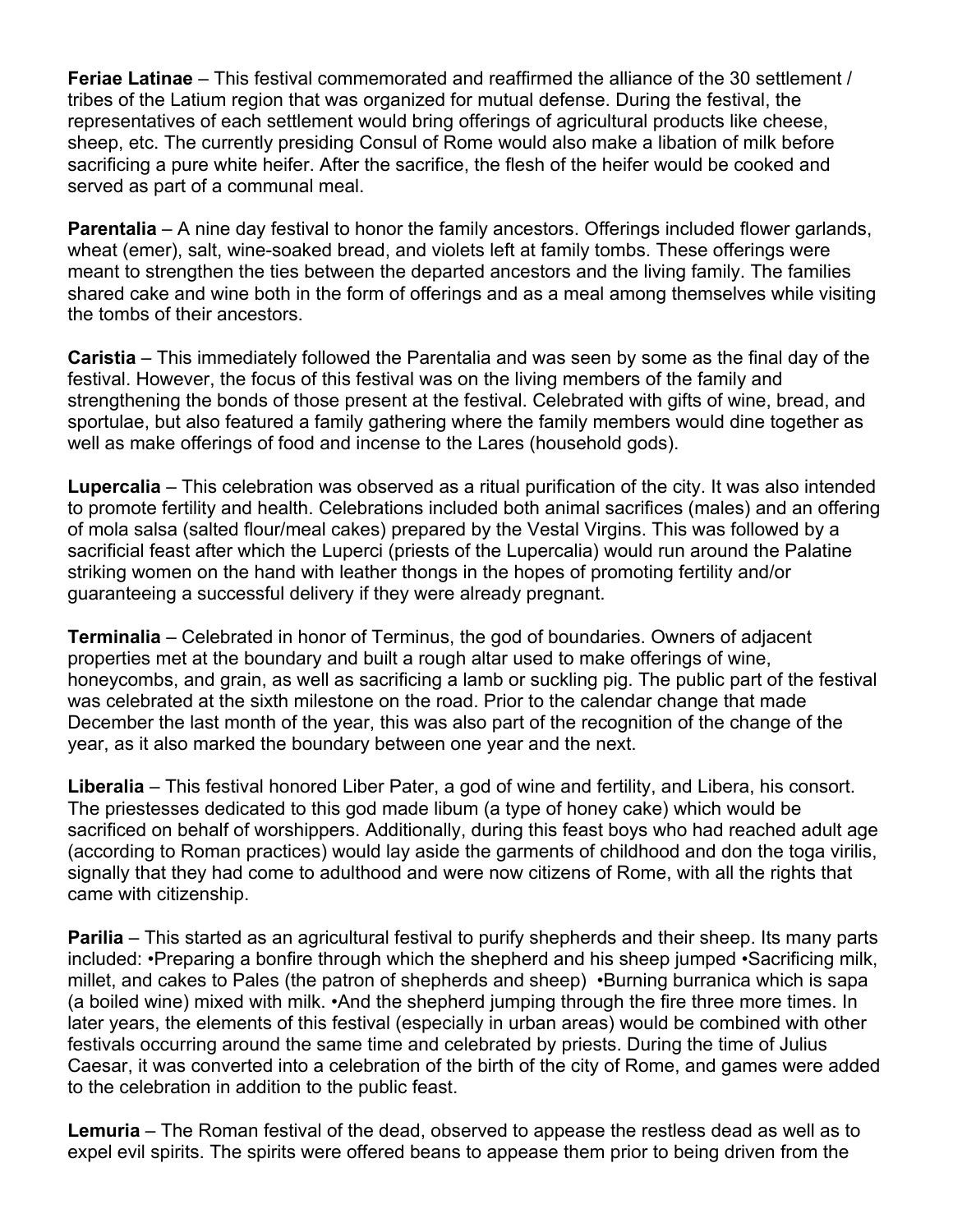home by the banging of bronze pots and yelling for the spirits to leave. It was also at this time that the Vestal Virgins prepared the mola salsa (a salted flour/meal cake made from the first of the wheat) that were used in various rituals and observance.

**Voluturnalia** – Voluturnus was the god of the river Tiber, although he was also considered the god of fountains. During his festival, he (and, some ting, his daughter Juturnus, goddess of a spring) were honored through games, drinking of wine, and feasting.

**Meditrinalia** – A celebration to honor the new vintage of wine. Libations of new wine were offered to the gods. On this day Romans began drinking the new wine mixed with the old wine, believing that the mixture held healing properties.

**Epulum Jovis** – Jove was celebrated at this festival with a decadent ritual feast. All of the gods were invited, and statues of them were arranged on couches in the places of highest honor in the dining room. During the feast, epulones (priests whose job it was to carry out the ritual) would also serve the finest of food to the statues of the gods, and then serve as proxies of the gods in eating the food.

**Larentalia –** Scholars debate whether this festival was celebrated to honor the Lares (household deities) or Acca Larentia (the nurse of Romulus and Remus, the founders of Rome). Regardless of which it was, the festival was celebrated by making offerings of food to the dead, usually at an altar dedicated to Acca Larentia.

**Brumalia** – The winter solstice festival to honor Saturn and Ceres. Celebration primarily involved drinking, evening feasting, and generally having a good time.

**Vinalia** – there are two vinalia: the Vinalia Urnaba and the Vinalia Rustica. During the Vinalia Urbana the first grapes were picked and the first pressing was blessed, after which a sacrifice was made to Jupiter to ensure the growing and ripening of the grapes. Jupiter was offered a libation of the previous year's sacred wine. During the Vinalia Rustica the growth of vegetables and the grape harvest were celebrated, and the vineyards and gardens were dedicated to Venus in the hopes of guaranteeing their fertility. There were also libations of wine.

**Saturnalia** – A multi-day festival in honor of Saturn that began with a sacrifice in the temple of Saturn. The majority of the observance then centered around pubic celebrations that included: a convivium publicum (public banquet), private parties, and private exchanges of presents that often involved things that might be considered gag gifts or figurines called sigilaria. In addition, there was a general carnival-like atmosphere to the festival that involved a relaxation of Roman social forms. For example, •gambling, which was normally forbidden under Roman law, was allowed; •a role reversal took place in which masters served their slaves or lower-status freed men at table; •a person was selected to serve as 'the King of Saturn' and preside over the festivities as well as give orders for revelers to follow.

### **What foods were part of these festivals?**

Known festival foods: Libum, Grain (far (spelt), millet, and wheat (emmer)), milk, wine, bread, honeycombs, beans, mola salsa (a salted flour/meal cake), grapes, dormice, wine-soaked bread, heifer (beef).

Plausible festival foods: feasts and communal meals featuring foods of the season. While there was some variation between classes in the foods eaten, recent archaeological evidence and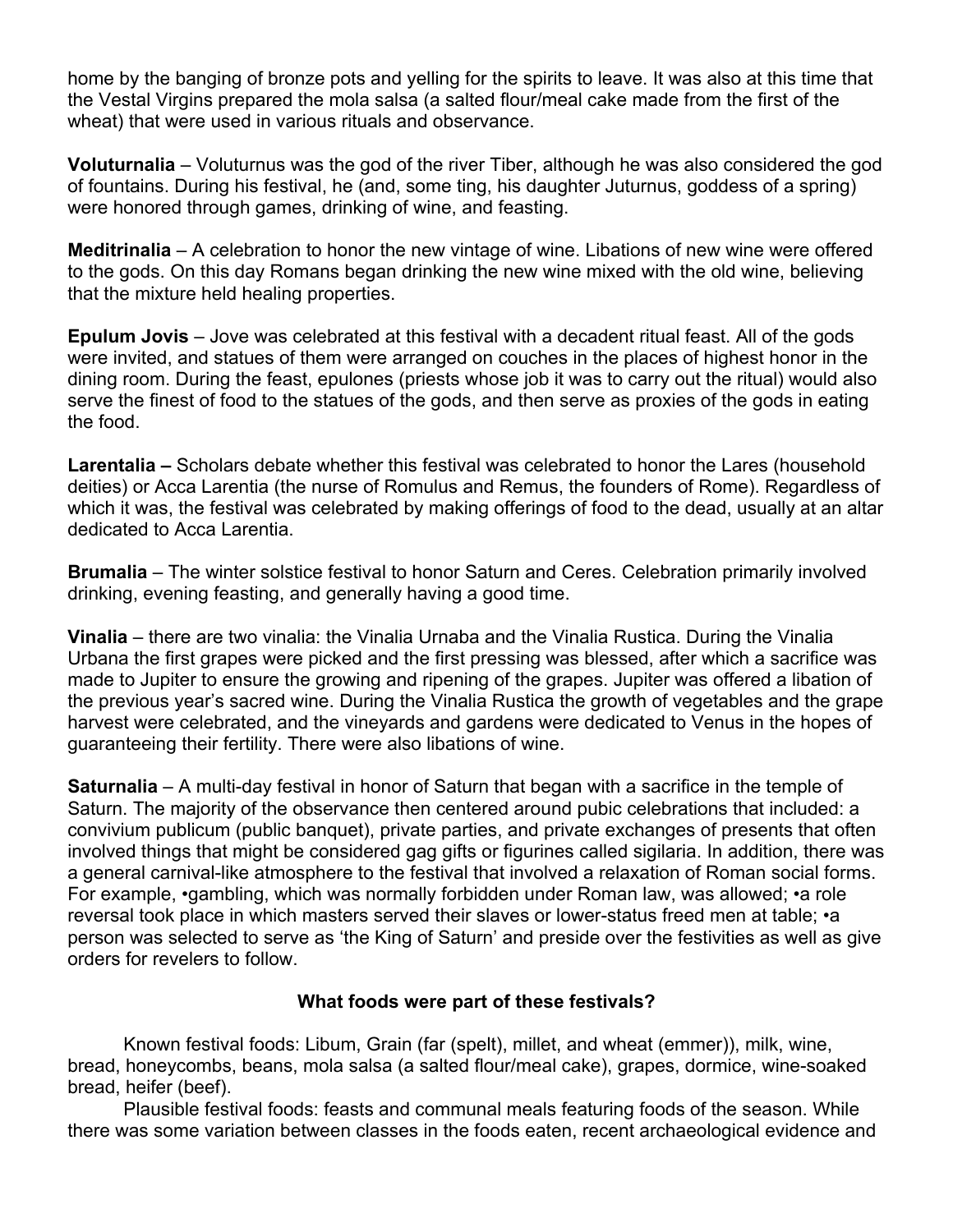research indicates that citizens across all social castes had access to a wide variety or food items as well as a nutritional and diverse diet.

## *Pullum Oxyzomum: Chicken with Piquant Sauce*

## *Original Text:*

*Pullum oxyzomum: oleum acetabulum maiorem, laseris satis modice, liquaminis acetabulum minorem, aceti acetabulum perquam minorem, piperis scripulos sex, Petroselinum scripulum, porros fasiculum.*

## *Translation:*

Chicken (with) piquant (sauce). Take an acetabulum of olive oil, a small but sufficient quantity of laser, a little less than an acetabulum of liquamen, and the same amount of vinegar. Add six scripulos of pepper, a scripulum of parsley, and a bunch of leaks.

## *Redaction:*

## **Ingredients:**

- 1 chicken, jointed (can also be made with chicken thighs)
- 1 oz vinegar
- 1 bunch of leeks, chopped
- 1 tsp Pepper
- 1.25 oz olive oil
- 1 oz liquamen (fish sauce)
- 1/4 tsp Parsley
- Chicken stock

Brown chicken in oil. Add chicken stock to pan and bring to a boil. Simmer in stock for 15 minutes. Turn chicken in the cooking fluid and continue to simmer. After 20 minutes, turn the chicken again and add leeks to the cooking liquid. In separate bowl, mix liquamen, vinegar, pepper, and parsley. Mix well. Pour over chicken and leeks, and cook for an additional 5-10 minutes. Remove chicken to serving dish and pour sauce over chicken.

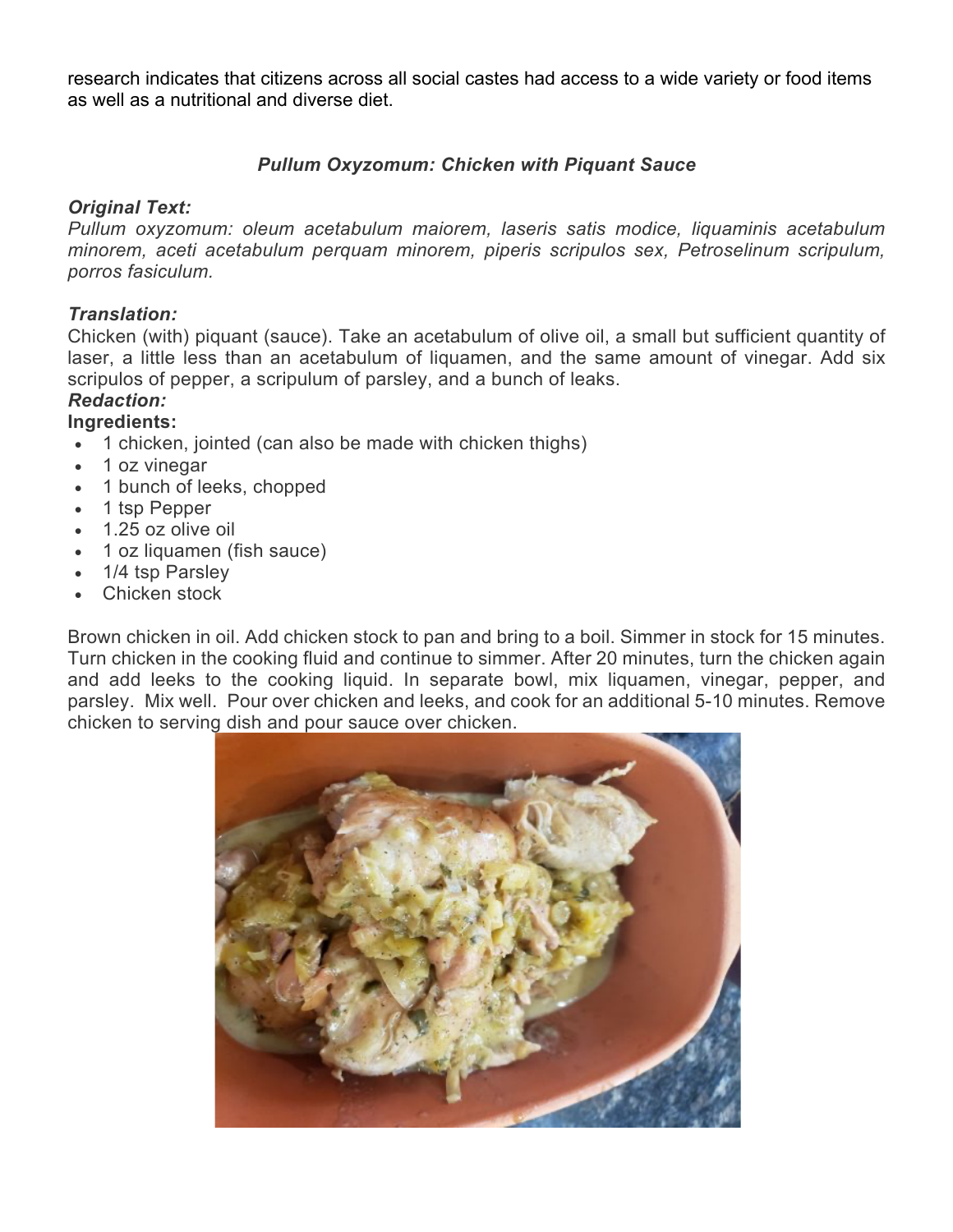### **Recipes for Roman festival dishes**

## *Libum: Honey cakes*

## **Ingredients:**

 $\frac{1}{2}$  cup flour 1 cup ricotta cheese (drained) 1 egg, beaten Bay leaves  $\frac{1}{2}$  cup honey

Beat cheese until soft. Stir into flour. Add beaten egg to mixture and mix until soft dough is formed. Divide dough into four and shape each section into a small bun. Place on greased baking dish on top of fresh bay leaf. Bake in 375 degree oven until golden brown (about 40 minutes). Warm honey and pour onto flat plate. Place buns in warm honey and allow to rest until all honey is absorbed.

## *Caroetae Frictae: Fried Carrots*

*Original Text: Caroetae frictae oenogara inferuntur*. *Translation:* Carrots fried in oenogara. *Redaction:* **Ingredients**:

- 4 carrots (or parsnips)
- 3.5 oz white wine
- 1.25 oz Liquamen (fish sauce, Thai fish sauce is the closest and is available in most markets)
- 2 oz Olive oil

Peel and pare carrots into thin strips. Heat the olive oil in a pan. Add the carrots and fry until golden and cooked through. Combine the wine and liquamen in a separate container to make the oenogara. (This can be made well in advance of cooking.) Pour the oenogara over the carrots, and bring to a boil. Simmer for about 5 minutes. Turn into a bowl and serve.

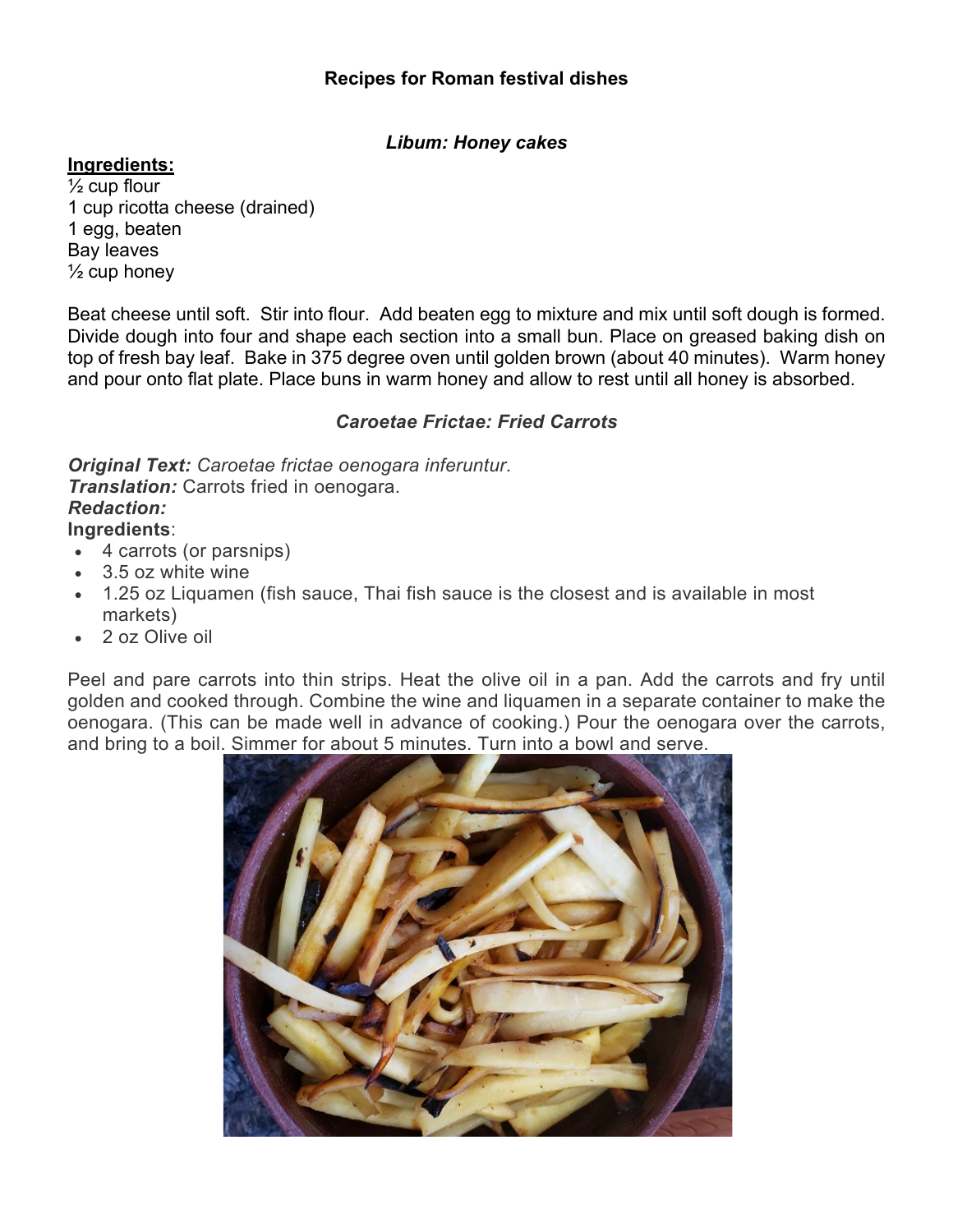## *Aliter pisam sive fabam: Peas or Beans Another Way*

### *Original Text:*

*Aliter pisam sive fabam: despumatam subtrito lasare Parthico, liquamen et caroeno condies. Oleum modice superfundis et inferes.*

## *Translation:*

Beans another way. When skimmed flavor them with crushed Parthian laser, some liquamen, and some caroenum. Pour a little olive oil over these, then serve.

## *Redaction:*

### **Ingredients:**

- 1 cup dried chickpeas
- $\frac{1}{2}$  tsp asafoetida (also called hing, available in most natural grocers as well as Asian markets)
- 2 tbsp liquamen (fish sauce, Thai fish sauce is the closest and is available in most markets)
- 1 1/3 tbsp caroenum (grape syrup, can be made at home by boiling grape juice until it's volume is reduced by one-third)
- Olive oil

Soak chickpeas overnight in cold water. Drain and place in pan. Cover with twice the amount of water and bring to a boil. Cover and simmer for 1 hour or until tender. Drain. In separate bowl mix liquamen, caroenum, and asafoetida. Pour mixture over chickpeas in serving bowl and mix well. Drizzle with olive oil and mix well. Serve.

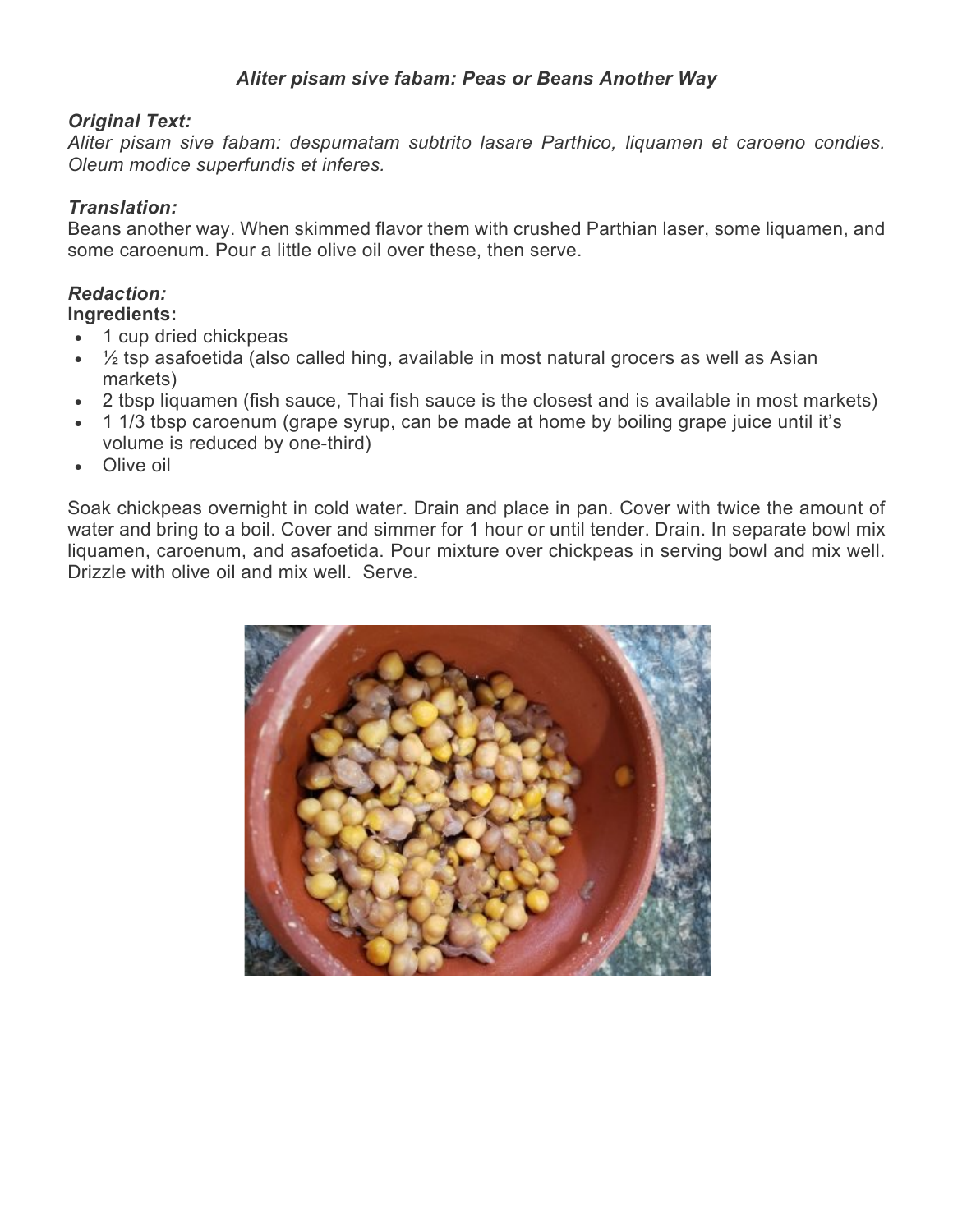#### *Dulcia Domestica: Home sweets*

#### *Original Text:*

*Dulcia domestica: palmulas vel dactilos except semine, nuce vel nucleis vel piper tritum infercies. Sales foris contingis, frigis in melle cocto, et inferes.*

#### *Translation:*

Home sweets are made thus: dates are stuffed, after seeds are removed, with a nut or with nuts and pepper, sprinkled with salt and candied in honey and served.

### *Redaction:*

- Ingredients:
- Dates
- Pine nuts
- Pepper
- Coarse ground salt
- Honey

Mix pepper with pine nuts to taste. Stone dates and fill with nut and pepper mixture. Roll stuffed dates in salt. Warm honey in pan until honey has become more fluid. Place dates in pan. Cook, turning the dates occasionally, until the skin of dates begins to split (about 5-10 minutes). Serve drizzled with remaining cooked honey from the pan.



Follow Fina's research on her website at https://finamac.wixsite.com/medievalexperiment/themedieval-test-kitchen

**=/=/=/=/=/=/=/=/=/=/=**